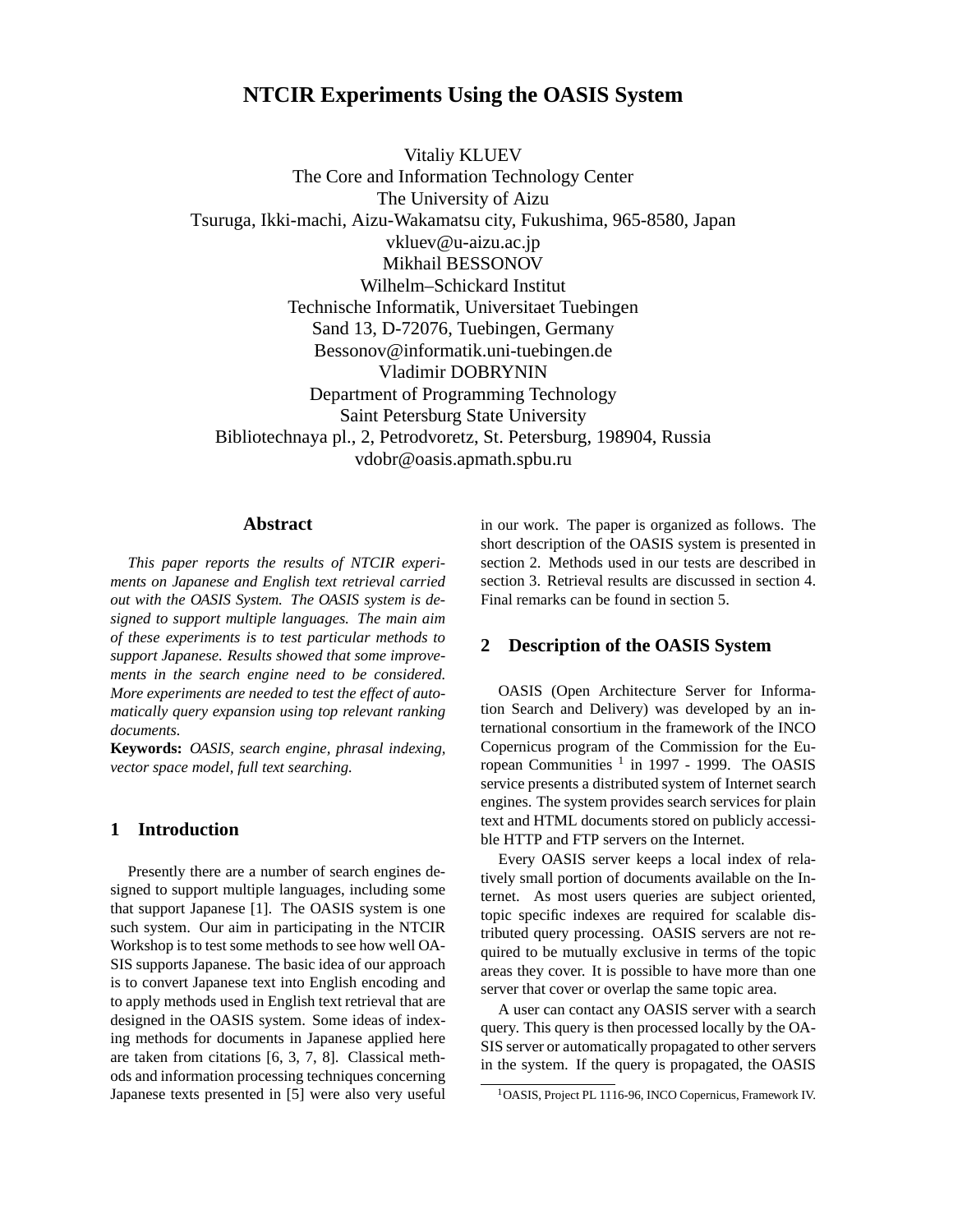server that received the user query acts as a client of other OASIS servers. Before returning a result data set to the search initiator, the client OASIS server eliminates duplicate records and sorts the results by their relevance score. The OASIS system is optimized for processing poorly specified search criteria. It plays a special attention to user ranking of results and the use of this relevance feedback for the improvement of search result accuracy.

The OASIS system is designed to support multiple languages.

The tight cooperation of academic and industrial partners from four countries was a key factor to make this project successful. The partners are: St. Petersburg State University (Russia), the University of Tuebingen (Germany), the University College Dublin (Ireland); and commercial companies: Peterlink (St.Petersburg, Russia), Valtek Ltd. (Ukraine) and DSI Ltd. (Russia). The system is an open source software. It can be obtained from http://www.oasiseurope.org.

The numbers of collection architectures were created for the OASIS system. One of the proposed variants includes the Isearch system, which is a software package for indexing and searching text documents. It supports full text searching and uses a vector space model for internal document representation and an inverted file to index documents. This software is in the public domain also, which can be downloaded from http://www.etymon.com/Isearch/index.html.

More details about the OASIS system can be found in [2, 9].

The OASIS server used in the experiments was equipped by the following hardware: a PC compatible computer, the Intel Pentium III 667 MHz processor, 196 Mb RAM , the 20 Gb hard disk, the I820 motherboard. OS Linux 6.2 was running on this computer, and it was dedicated for these experiments.

## **3 Description of Methods Used**

#### **3.1 Japanese text retrieval task**

Our approach includes the following steps:

- generate tokens from the Japanese texts
- build a vocabulary from them
- segment documents and search topic using the vocabulary constructed
- convert segmented parts to a 7 bit encoding (it was necessary to do because our search engine does not support 8 bit texts)
- index documents and build an inverted index
- run search

**Table 1. Distribution of keywords in the** *ntc1-j1.mod* **collection**

| Length   | Number   | Length   | Number   |
|----------|----------|----------|----------|
| in bytes | keywords | in bytes | keywords |
| 2        | 769      | 22       | 10675    |
| 4        | 10385    | 24       | 7439     |
| 6        | 24113    | 26       | 5110     |
| 8        | 63509    | 28       | 3477     |
| 10       | 50727    | 30       | 2145     |
| 12       | 49517    | 32       | 1357     |
| 14       | 36840    | 34       | 952      |
| 16       | 29394    | 36       | 610      |
| 18       | 21139    | 38       | 392      |
| 20       | 15498    | 40       | 251      |

Most researchers have reported that using bi-gram indexing for Japanese texts usually produces relatively better results of the search, when compared to other approaches [4]. We carried out our first test to compare a bi-gram indexing method and a word segmentation method. The ntc1-j1.mod test collection was used for this purpose. To do word–segmentation we were required to build a vocabulary. Fields "KYWD", "AUPK", "CONF" and "SOCN" from each document were utilized to construct it. Components from these fields with lengths of more than 3 bytes and less than 15 bytes were selected as words or multiple–word phrases. (Components with lengths of 18 bytes were used in the official run *OASIS4* with the *ntc2-j0k* collection.) In other words, each component consisted of 2 - 7 Japanese characters. Non Japanese characters were employed as word boundaries. If the component was larger that seven characters, then only the first 14 bytes of length were taken into account. We tried to find domain specific terminology using this kind of the operation. Statistics concerning the distribution of keywords in the ntc1-j1.mod test collection are presented in Table 1.

In our case, a text is sequentially scanned to match a word dictionary. We applied word–based segmentation based upon byte length as follows. First, a string consisting of 14 bytes is matched against the dictionary entries; then, a string with 12 bytes of length and so on. If a word is found, then the beginning of the string is shifted to the end of this word. In the other case, the beginning of the string is moved in 2 byte segments. The system generates an index for "TITL", "AUPK", "CONF", "CONFD", "ABST", "KYWD", "KYWE" and "SOCN" fields in documents for both bi-gram and word segmentation methods. The constructed vocabulary was used as an indexing base for word-segmentation method. Before indexing, segmented parts (bi-grams for the first method) of the Japanese texts were converted to a 7 bit encoding as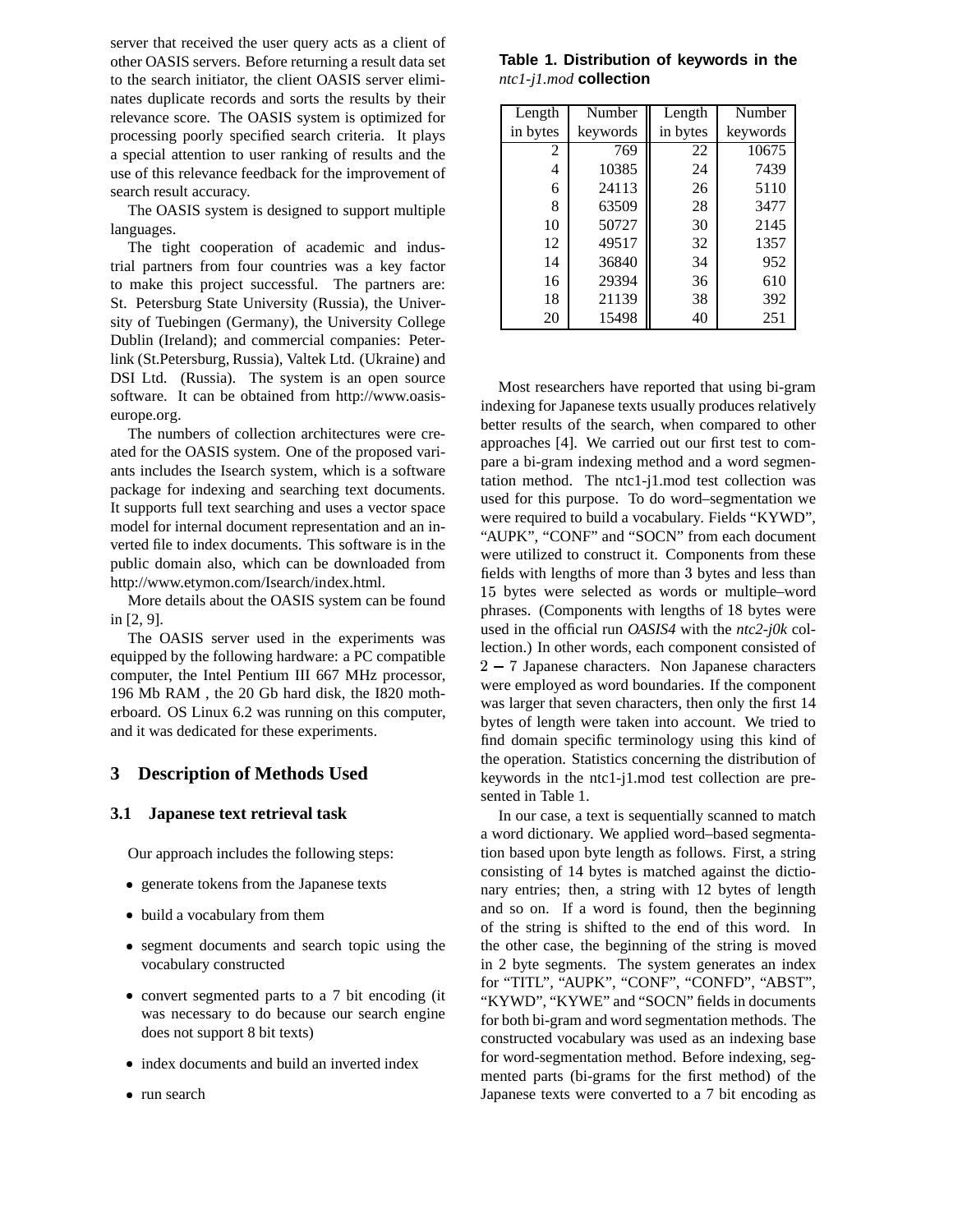| Description             | Number   |
|-------------------------|----------|
|                         | keywords |
| Total number keywords   | 1341957  |
| Different keywords      | 376971   |
| Keywords with           |          |
| lengths of less than 41 |          |
| characters              | 334301   |
| Keywords with           |          |
| lengths of less than 15 |          |
| characters              |          |

**Table 2. Number of keywords in the** *ntc1 j1.mod* **collection**

follows. Each Japanese character (two 8 bit bytes) was transformed into a sequence of three 7 bit, printable bytes. Queries were automatically generated from the search topics. For this purpose only the "description" field was employed. The "OR" operator was put between words in queries.

Because word–based segmentation method produced slightly better results than bi-gram indexing, it was used in the official runs.

Some improvements were made after sending the official runs.

- First, we changed the length of the aforementioned components to include them in the dictionary. The vocabulary was built on the base components with a length of less than 41 bytes. English terms from Japanese strings were also put into the vocabulary and employed as indexing elements. (This kind of change was used in the official run *OASIS4* with the *ntc2-j0k* collection.) A total number of different kind of keywords in the *ntc1-j1.mod* collection can be found in Table 2.
- Second, the experiments showed that word-based segmentation with the overlap match produced better results when compared to the method used in the official runs. This kind of matching indicates the following. Tokens generated from the text can overlap each other across matching boundaries. Many Japanese words were indexed several times as separate words and as components of multiple-word phrases.
- Third, the improved results were produced based upon accurate text segmentation: Hiragana characters were used as boundaries of words. We applied an approach similar to the one presented in [3].
- Fourth, more improvements were obtained by applying automatically query expansion. The simplest method was used. As in the official run, the

## **Table 3. Vocabularies from collections**

| Collection        | Number of |  |
|-------------------|-----------|--|
|                   | words     |  |
| $ntc1-j1$ . $mod$ | 396161    |  |
| $ntc2-j0g$        |           |  |
| $ntc2-j0k$        | 386192    |  |
| All together      | 789277    |  |

automatically generated query was submitted to the system. The first returned document (from the top of the ranking list) was considered as a new query. All words from the indexed fields were included in this query. Words from an original query had a higher score (two times higher). The system response on this query was taken into account as a final result.

One more experiment was then carried out. Vocabularies of all Japanese collections were merged into one vocabulary. Numbers of words are presented in Table 3; however, we gained nothing regarding retrieval improvement.

#### **3.2 English text retrieval task**

The system indexed all of the fields in English documents. Stop words were not eliminated from documents and queries because some queries used significant words which are typical stop-words (see for example ftp://ftp.cs.cornell.edu/pub/smart). Since queries were generated automatically, only the "description" fields were taken into account. As in the case of Japanese text retrieval task, the "OR" operator was put between words in queries. We could not test this approach because the English version of training topics were not available.

## **4 Retrieval Results**

Official runs were conducted for all test collections: ntc-j1.mod, ntc2-j0g, ntc2-j0k (Japanese) and ntc1 e1.mod, ntc2-e0g, ntc2-e0k (English). Results for Japanese and English monolingual retrieval tasks are presented in Table 4 and in Table 5 respectively. These results were calculated using the rel2 ntc2-j2 0101- 0149 relevant file (level 2). It means that S-, A- and B-judgments are treated as "relevant". Values which were put in these tables differ a bit from official results because relevant judgments for each collections were extracted from the aforementioned file. These selected judgments were given as the input of the *trec eval* program. It should be noted, our method for producing queries generated two empty queries 25 and 27 from training set of topics and one empty query 0136 in the official *OASIS4* run for the *ntc2-j0k* collection. This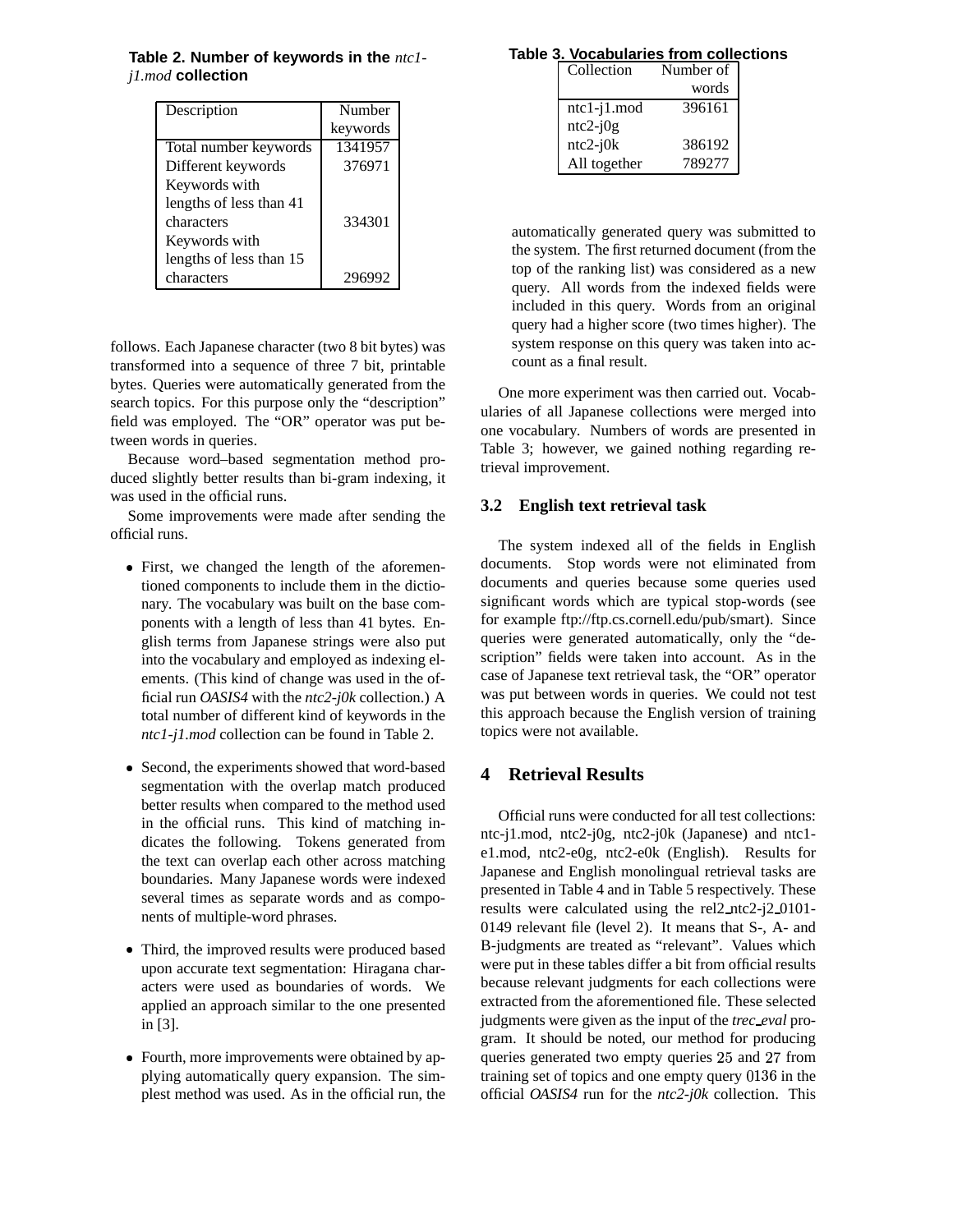| ranaanon rosants for the capanese monomigual retrieval task |            |                |            |            |                |            |
|-------------------------------------------------------------|------------|----------------|------------|------------|----------------|------------|
| Run                                                         | OASIS4     | OASIS1         | OASIS3     | OASIS9     | OASIS7         | OASIS8     |
| Collection                                                  | $ntc2-j0k$ | $ntc1-j1$ .mod | $ntc2-j0g$ | $ntc2-j0k$ | $ntc1-j1$ .mod | $ntc2-j0g$ |
| Average precision at                                        |            |                |            |            |                |            |
| 0.0                                                         | 0.4894     | 0.3405         | 0.3839     | 0.5625     | 0.4612         | 0.5136     |
| 0.1                                                         | 0.3405     | 0.2511         | 0.2665     | 0.4194     | 0.3668         | 0.3490     |
| 0.2                                                         | 0.2395     | 0.1714         | 0.1155     | 0.3374     | 0.2767         | 0.3012     |
| 0.3                                                         | 0.1530     | 0.1410         | 0.1163     | 0.2542     | 0.2454         | 0.2193     |
| 0.4                                                         | 0.1072     | 0.0836         | 0.0888     | 0.1912     | 0.1805         | 0.1874     |
| 0.5                                                         | 0.0548     | 0.0730         | 0.0609     | 0.1628     | 0.1516         | 0.1446     |
| 0.6                                                         | 0.0373     | 0.0454         | 0.0555     | 0.1319     | 0.1276         | 0.1310     |
| 0.7                                                         | 0.0167     | 0.0326         | 0.0307     | 0.0764     | 0.1031         | 0.1073     |
| 0.8                                                         | 0.0165     | 0.0216         | 0.0084     | 0.0475     | 0.0954         | 0.0757     |
| 0.9                                                         | 0.0155     | 0.0113         | 0.0066     | 0.0270     | 0.0807         | 0.0415     |
| 1.0                                                         | 0.0127     | 0.0113         | 0.0066     | 0.0101     | 0.0788         | 0.0395     |
| <b>Average precision</b>                                    | 0.1145     | 0.0899         | 0.0943     | 0.1826     | 0.1759         | 0.1745     |
| $5$ docs :                                                  | 0.3021     | 0.1488         | 0.1684     | 0.3957     | 0.2326         | 0.2579     |
| 10 docs:                                                    | 0.2617     | 0.1256         | 0.1105     | 0.3447     | 0.1930         | 0.2105     |
| 15 docs:                                                    | 0.2284     | 0.1054         | 0.0930     | 0.3078     | 0.1535         | 0.1877     |
| 20 docs:                                                    | 0.2128     | 0.0930         | 0.0829     | 0.2766     | 0.1349         | 0.1684     |
| 30 docs:                                                    | 0.1773     | 0.0822         | 0.0605     | 0.2433     | 0.1178         | 0.1412     |
| 100 docs:                                                   | 0.1053     | 0.0391         | 0.0316     | 0.1551     | 0.0602         | 0.0742     |
| $200$ docs:                                                 | 0.0644     | 0.0252         | 0.0220     | 0.1082     | 0.0431         | 0.0482     |
| $500$ docs:                                                 | 0.0344     | 0.0134         | 0.0117     | 0.0615     | 0.0245         | 0.0254     |
| $1000$ docs:                                                | 0.0200     | 0.0077         | 0.0075     | 0.0380     | 0.0146         | 0.0150     |
| <b>R-Precision Exact:</b>                                   | 0.1419     | 0.1216         | 0.1079     | 0.2036     | 0.1805         | 0.1772     |

**Table 4. Evaluation results for the Japanese monolingual retrieval task**

# **Table 5. Evaluation results for the English monolingual retrieval task**

| Run                       | OASIS6     | OASIS5     | OASIS2      |
|---------------------------|------------|------------|-------------|
| Collection                | $ntc2-e0g$ | $ntc2-e0k$ | ntc1-e1.mod |
| Average precision at      |            |            |             |
| 0.0                       | 0.4698     | 0.4792     | 0.4302      |
| 0.1                       | 0.3533     | 0.3597     | 0.3191      |
| 0.2                       | 0.2849     | 0.2597     | 0.2211      |
| 0.3                       | 0.2318     | 0.1901     | 0.1693      |
| 0.4                       | 0.1868     | 0.1587     | 0.1258      |
| 0.5                       | 0.1411     | 0.1503     | 0.1181      |
| 0.6                       | 0.0834     | 0.0922     | 0.0968      |
| 0.7                       | 0.0561     | 0.0675     | 0.0788      |
| 0.8                       | 0.0450     | 0.0606     | 0.0628      |
| 0.9                       | 0.0329     | 0.0528     | 0.0439      |
| 1.0                       | 0.0322     | 0.0493     | 0.0439      |
| <b>Average precision</b>  | 0.1565     | 0.1566     | 0.1424      |
| $5$ docs:                 | 0.2121     | 0.2273     | 0.2150      |
| $10$ docs:                | 0.1485     | 0.1659     | 0.1750      |
| 15 docs:                  | 0.1414     | 0.1379     | 0.1433      |
| 20 docs:                  | 0.1348     | 0.1227     | 0.1275      |
| 30 docs:                  | 0.1051     | 0.0992     | 0.1067      |
| $100$ docs:               | 0.0579     | 0.0439     | 0.0495      |
| $200$ docs:               | 0.0368     | 0.0277     | 0.0309      |
| $500$ docs:               | 0.0190     | 0.0144     | 0.0161      |
| 1000 docs:                | 0.0109     | 0.0083     | 0.0093      |
| <b>R-Precision Exact:</b> | 0.1841     | 0.1778     | 0.1667      |